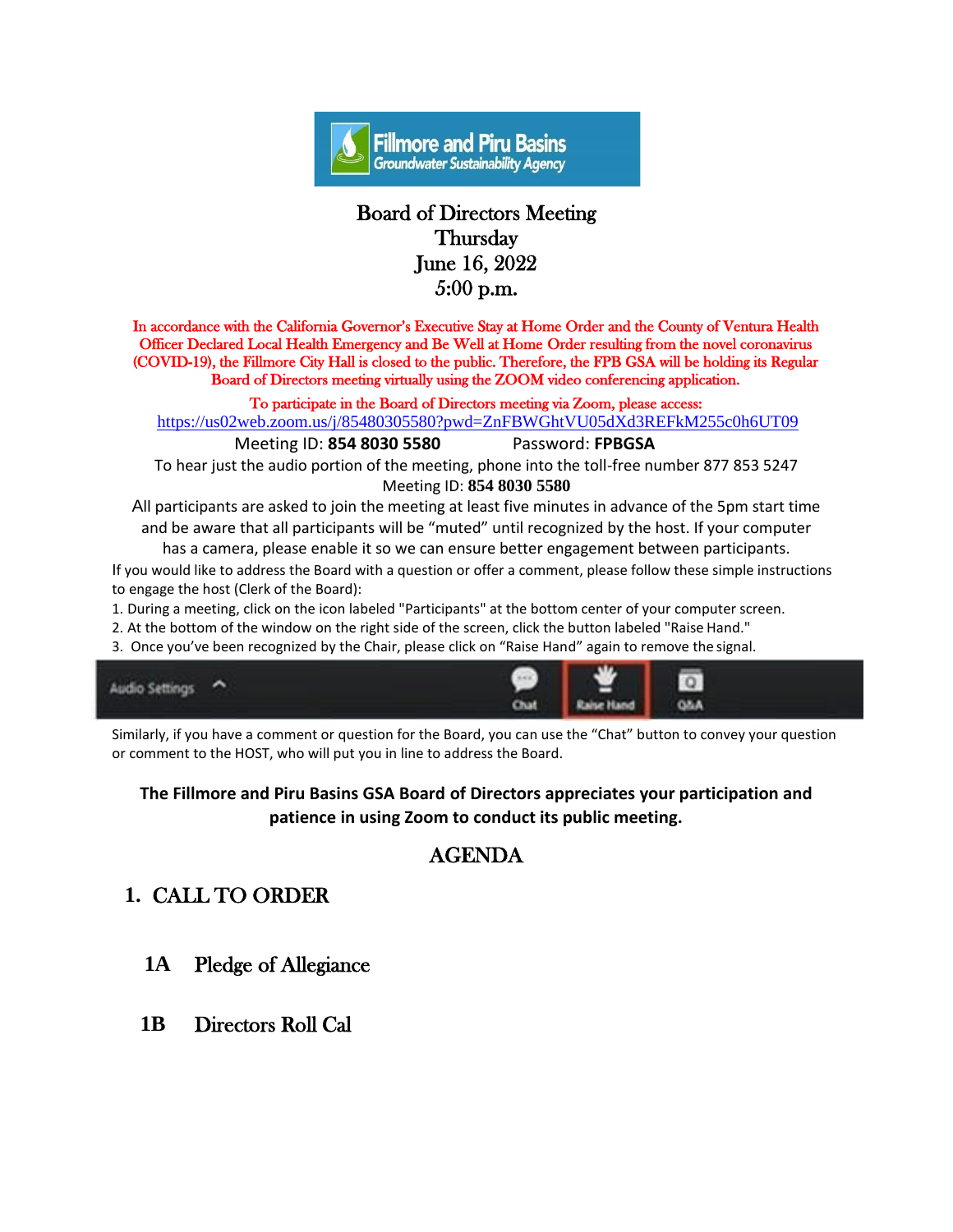#### **1C** Public Comments

Fillmore and Piru Basins Groundwater Sustainability Agency (Agency) will accept public comment concerning agenda items at the time the item is considered and on any non-agenda item within the jurisdiction of the Board during the agendized Public Comment period. No action will be taken by the Board on any non-agenda item. In accordance with Government Code §  $54954.3(b)(1)$ , public comment will be limited to three (3) minutes per speaker per issue.

#### **1D** Approval of Agenda **Motion**

#### **2.** UPDATES

#### **2A** Director Announcements/Board Communications:

Oral Reports from the Board

Fillmore Pumpers Association Stakeholder Director Update

Piru Pumpers Association Stakeholder Director Update

Environmental Stakeholder Director Update

City of Fillmore Member Director Update

United Water Conservation District Member Director Update

### County of Ventura Member Director Update

#### **2B** Executive Director Update Information Item

The Executive Director will provide an informational update on Agency activities since the previous Board meeting of May 19, 2022.

### **2C** Legal Counsel Update Information Item

Legal Counsel will provide an informational update on Agency's legal issues and concerns since the previous Board of Directors meeting of May 19, 2022.

## 2D GSP Consultant Update Information Item

Representatives from Daniel B Stephens & Associates will provide an informational update on Agency's groundwater sustainability planning and reporting activities since the previous Board meeting of May 19, 2022.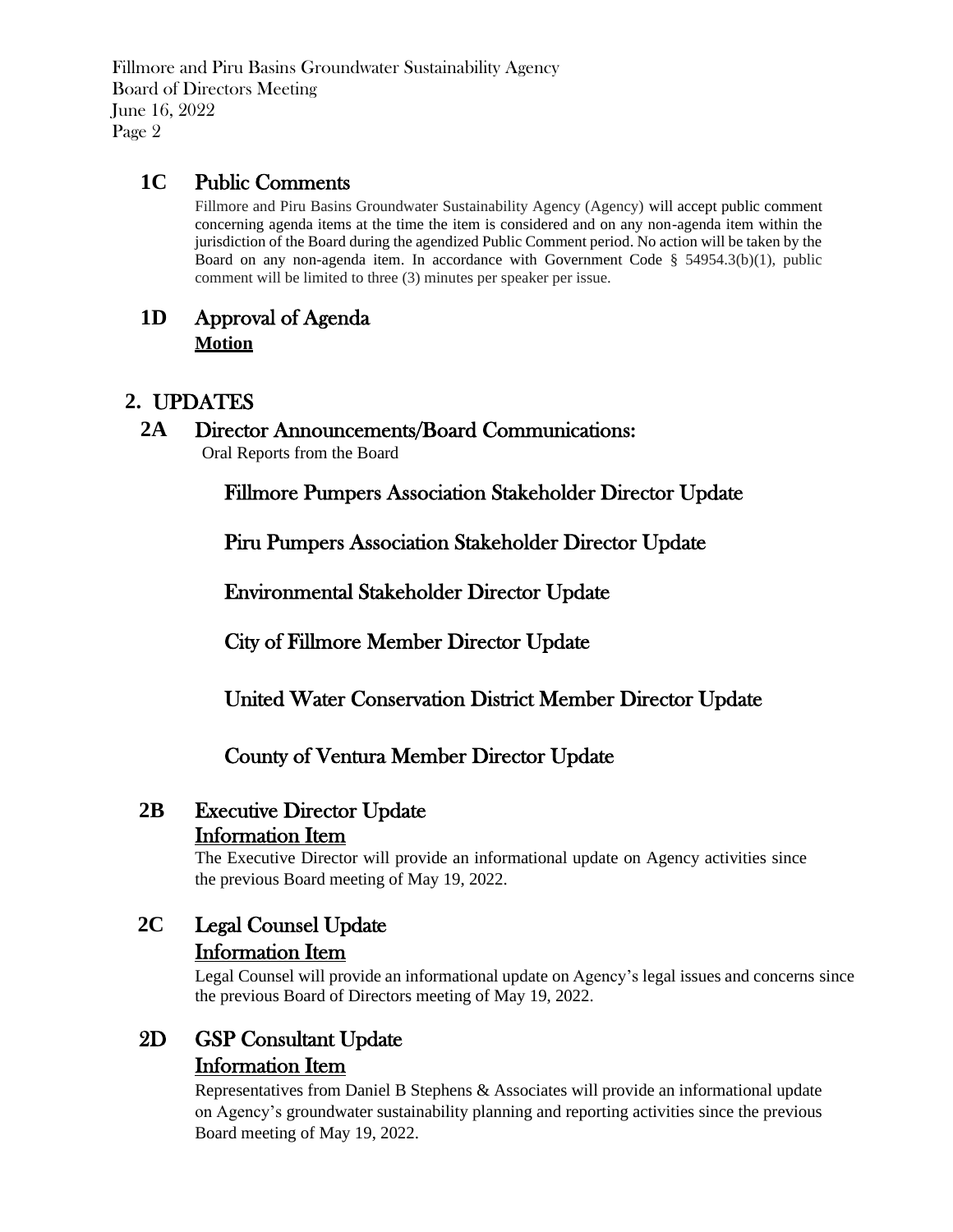### **3.** CONSENT CALENDAR

All matters listed under the Consent Calendar are considered routine by the Board and will be enacted by one motion. There will be no separate discussion of these items unless a Board member pulls an item from the Calendar. Pulled items will be discussed and acted on separately by the Board. Members of the public who want to comment on a Consent Calendar item should do so under Public Comments. (ROLL CALL VOTE REQUIRED)

### **3A** Approval of Minutes

The Board will consider approving the Minutes from the regular Board Meeting of May 19, 2022, and Special Board Meeting of June 2, 2022.

### **3B** Approval of Warrants

The Board will consider approving payment of outstanding vendor invoices Daniel B. Stephens & Associates  $$6,597.00$ Brucker Family Trust \$5,000.00

#### **3C** Monthly Financial Report

The Board will receive the Agency's monthly profit and loss statement and balance sheet.

#### **3D** United Water Conservation District Labor Rates Changes for Fiscal Year 2022-2023

The Board will receive United Water Conservation District labor rates for Fiscal Year 2022- 2023.

### **3E** Subsequent Finding Regarding Continuation of AB 361 Exemptions to Brown Act Teleconferencing Requirements

 The Board will consider adopting Resolution 2022-08 continuing findings that the requisite conditions exist for remote teleconference meetings of the Agency's legislative bodies without compliance with Government Code section 54953(b)(3), as authorized by Government Code section 54953(e).

### **4.** MOTION ITEMS

## 4A Public Hearing Regarding Proposed Fiscal Year 2022-2023 Groundwater Extraction Charge and Adoption of Resolution 2022-09 **Motion**

 The Board will conduct a public hearing to receive stakeholder comments regarding the proposed groundwater extraction fee of \$12 per acre-foot and consider adoption of Resolution 2022-09 setting the proposed extraction fee to become effective on July 1, 2022.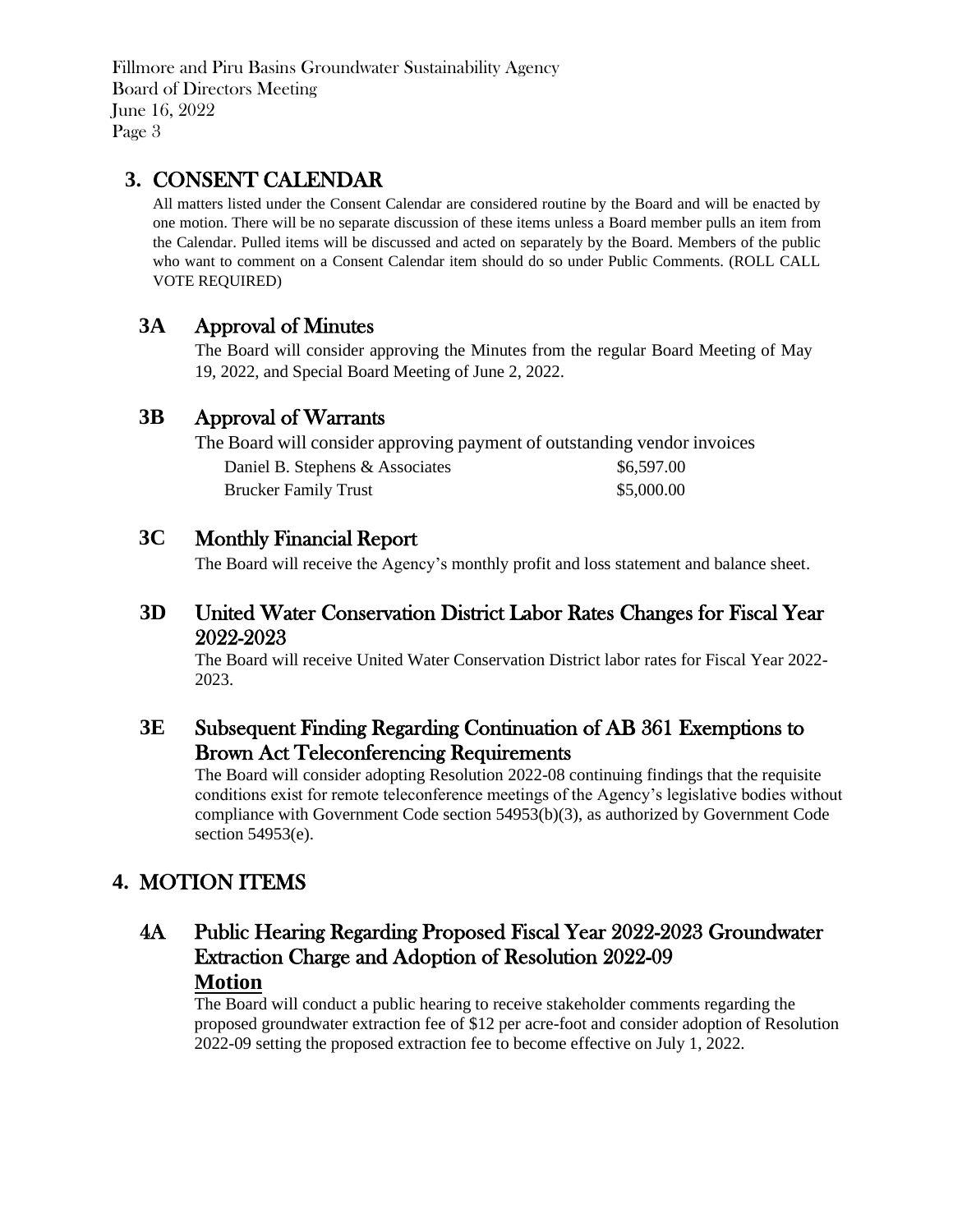### 4B Resolution 2022-10 Adopting Proposed Fiscal Year 2022-2023 Budget **Motion**

 The Board will consider adoption of Resolution 2022-10 adopting the proposed Fiscal Year 2022-2023 Budget.

#### 4C Development of Well Permitting Review Process in Compliance with California Executive Order N-7-22 **Motion**

 The Board will receive a presentation from Legal counsel, Daniel B. Stephens and Associates, and staff regarding the development of the Agency's Well Permitting Review Process and provide comments and direction.

## 4D Comment letter on Assembly Bill 2201 **Motion**

 The Board will consider approving a letter to Assemblymember Steve Bennett regarding potential amendments to Assembly Bill 2201.

### **4E** MVP Farms LP Well Permit Application Review **Motion**

 The Board will consider finding that the MVP Farms LP application for the construction of a replacement well located at 3117 West Telegraph Road, Fillmore California, is not inconsistent with the Agency's Fillmore Basin Groundwater Sustainability Plan and directing staff to provide a letter to the County of Ventura stating the Agency's findings.

# FUTURE TOPICS FOR BOARD DISCUSSION

# ADJOURNMENT

The Board will adjourn to the next **Regular Board Meeting** on Thursday**, July 21, 2022,** or call of the Chair.

Materials, which are non-exempt public records and are provided to the Board of Directors to be used in consideration of the above agenda items, including any documents provided subsequent to the publishing of this agenda, are available for inspection at UWCD's offices at 1701 N. *Lombard Street in Oxnard during normal business hours.*

*The Americans with Disabilities Act provides that no qualified individual with a disability shall be excluded from participation in, or denied the benefits of, the District's services, programs, or activities because of any disability. If you need special assistance to participate in this meeting, or if you require agenda materials in an alternative format, please contact the UWCD Office at (805) 525-4431 or the City of Fillmore at (805) 524- 1500. Notification of at least 48 hours prior to the meeting will enable the District to make appropriate arrangements.* 

**Approved:** 

 **Board Chair Kelly Long**